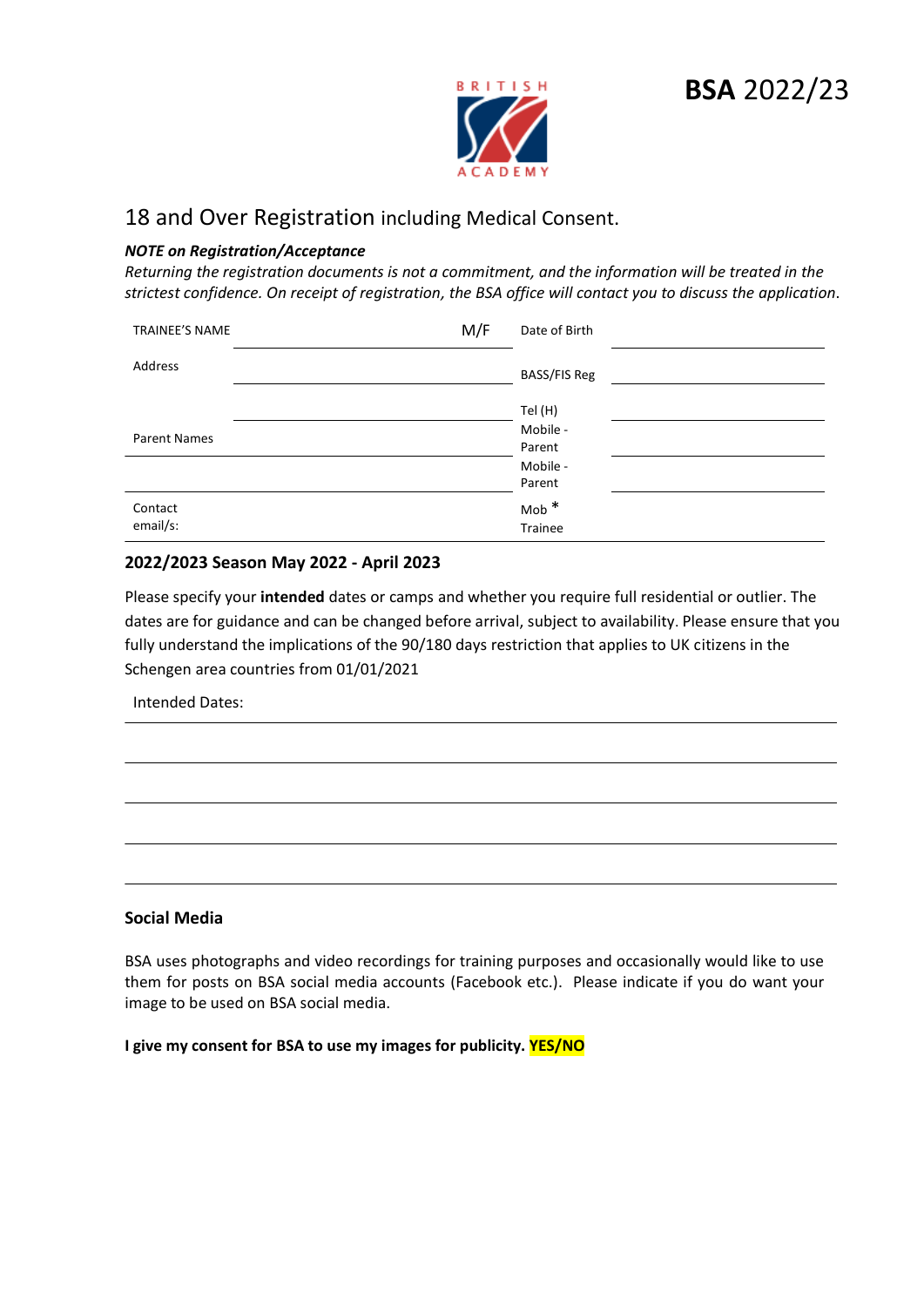#### **MEDICAL QUESTIONNAIRE**

**Ski racing and race training is physically and mentally demanding. So that we can keep you safe and well, it is extremely important that you provide as much detail as possible in your answers to the following questions/requests.**

1.Please advise if you have suffered from any of the following:

| Fainting                               | YES/NO | Hearing difficulty | YES/NO | Asthma          | YES/NO |  |  |
|----------------------------------------|--------|--------------------|--------|-----------------|--------|--|--|
| Heart trouble YES/NO                   |        | Speech difficulty  | YES/NO | <b>Diabetes</b> | YES/NO |  |  |
| <b>Operations</b>                      | YES/NO | Sight difficulty   | YES/NO | Epilepsy        | YES/NO |  |  |
| Serious injury                         | YES/NO |                    |        |                 |        |  |  |
| Please give details of any YES answers |        |                    |        |                 |        |  |  |

\_\_\_\_\_\_\_\_\_\_\_\_\_\_\_\_\_\_\_\_\_\_\_\_\_\_\_\_\_\_\_\_\_\_\_\_\_\_\_\_\_\_\_\_\_\_\_\_\_\_\_\_\_\_\_\_\_\_\_\_\_\_\_\_\_\_\_\_\_\_\_\_\_\_\_\_\_\_\_\_\_\_\_\_\_\_\_\_\_\_\_\_

\_\_\_\_\_\_\_\_\_\_\_\_\_\_\_\_\_\_\_\_\_\_\_\_\_\_\_\_\_\_\_\_\_\_\_\_\_\_\_\_\_\_\_\_\_\_\_\_\_\_\_\_\_\_\_\_\_\_\_\_\_\_\_\_\_\_\_\_\_\_\_\_\_\_\_\_\_\_\_\_\_\_\_\_\_\_\_\_\_\_\_\_

\_\_\_\_\_\_\_\_\_\_\_\_\_\_\_\_\_\_\_\_\_\_\_\_\_\_\_\_\_\_\_\_\_\_\_\_\_\_\_\_\_\_\_\_\_\_\_\_\_\_\_\_\_\_\_\_\_\_\_\_\_\_\_\_\_\_\_\_\_\_\_\_\_\_\_\_\_\_\_\_\_\_\_\_\_\_\_\_\_\_\_\_

\_\_\_\_\_\_\_\_\_\_\_\_\_\_\_\_\_\_\_\_\_\_\_\_\_\_\_\_\_\_\_\_\_\_\_\_\_\_\_\_\_\_\_\_\_\_\_\_\_\_\_\_\_\_\_\_\_\_\_\_\_\_\_\_\_\_\_\_\_\_\_\_\_\_\_\_\_\_\_\_\_\_\_\_\_\_\_\_\_\_\_\_

\_\_\_\_\_\_\_\_\_\_\_\_\_\_\_\_\_\_\_\_\_\_\_\_\_\_\_\_\_\_\_\_\_\_\_\_\_\_\_\_\_\_\_\_\_\_\_\_\_\_\_\_\_\_\_\_\_\_\_\_\_\_\_\_\_\_\_\_\_\_\_\_\_\_\_\_\_\_\_\_\_\_\_\_\_\_\_\_\_\_\_\_

\_\_\_\_\_\_\_\_\_\_\_\_\_\_\_\_\_\_\_\_\_\_\_\_\_\_\_\_\_\_\_\_\_\_\_\_\_\_\_\_\_\_\_\_\_\_\_\_\_\_\_\_\_\_\_\_\_\_\_\_\_\_\_\_\_\_\_\_\_\_\_\_\_\_\_\_\_\_\_\_\_\_\_\_\_\_\_\_\_\_\_

2. Please advise of any medical treatment that you are currently undergoing.

3. Please advise of any medical investigation that you are undergoing for a yet undiagnosed condition.

4. Please provide details of any restriction on physical activity that you may have.

5. Please provide details of any allergies you have.

6. Please provide details of any medication you are taking.

7. Please provide details of any learning difficulties you have (e.g. easily distracted, difficulty following complex instructions etc.).

\_\_\_\_\_\_\_\_\_\_\_\_\_\_\_\_\_\_\_\_\_\_\_\_\_\_\_\_\_\_\_\_\_\_\_\_\_\_\_\_\_\_\_\_\_\_\_\_\_\_\_\_\_\_\_\_\_\_\_\_\_\_\_\_\_\_\_\_\_\_\_\_\_\_\_\_\_\_\_\_\_\_\_\_\_\_\_\_\_\_\_\_\_

\_\_\_\_\_\_\_\_\_\_\_\_\_\_\_\_\_\_\_\_\_\_\_\_\_\_\_\_\_\_\_\_\_\_\_\_\_\_\_\_\_\_\_\_\_\_\_\_\_\_\_\_\_\_\_\_\_\_\_\_\_\_\_\_\_\_\_\_\_\_\_\_\_\_\_\_\_\_\_\_\_\_\_\_\_\_\_\_\_\_\_\_

\_\_\_\_\_\_\_\_\_\_\_\_\_\_\_\_\_\_\_\_\_\_\_\_\_\_\_\_\_\_\_\_\_\_\_\_\_\_\_\_\_\_\_\_\_\_\_\_\_\_\_\_\_\_\_\_\_\_\_\_\_\_\_\_\_\_\_\_\_\_\_\_\_\_\_\_\_\_\_\_\_\_\_\_\_\_\_\_\_\_\_\_

8. Please provide details of any dietary requirements you have (e.g. vegetarian, gluten free etc.).

9. Is there anything else, not covered in the questions above, that we should be aware of?